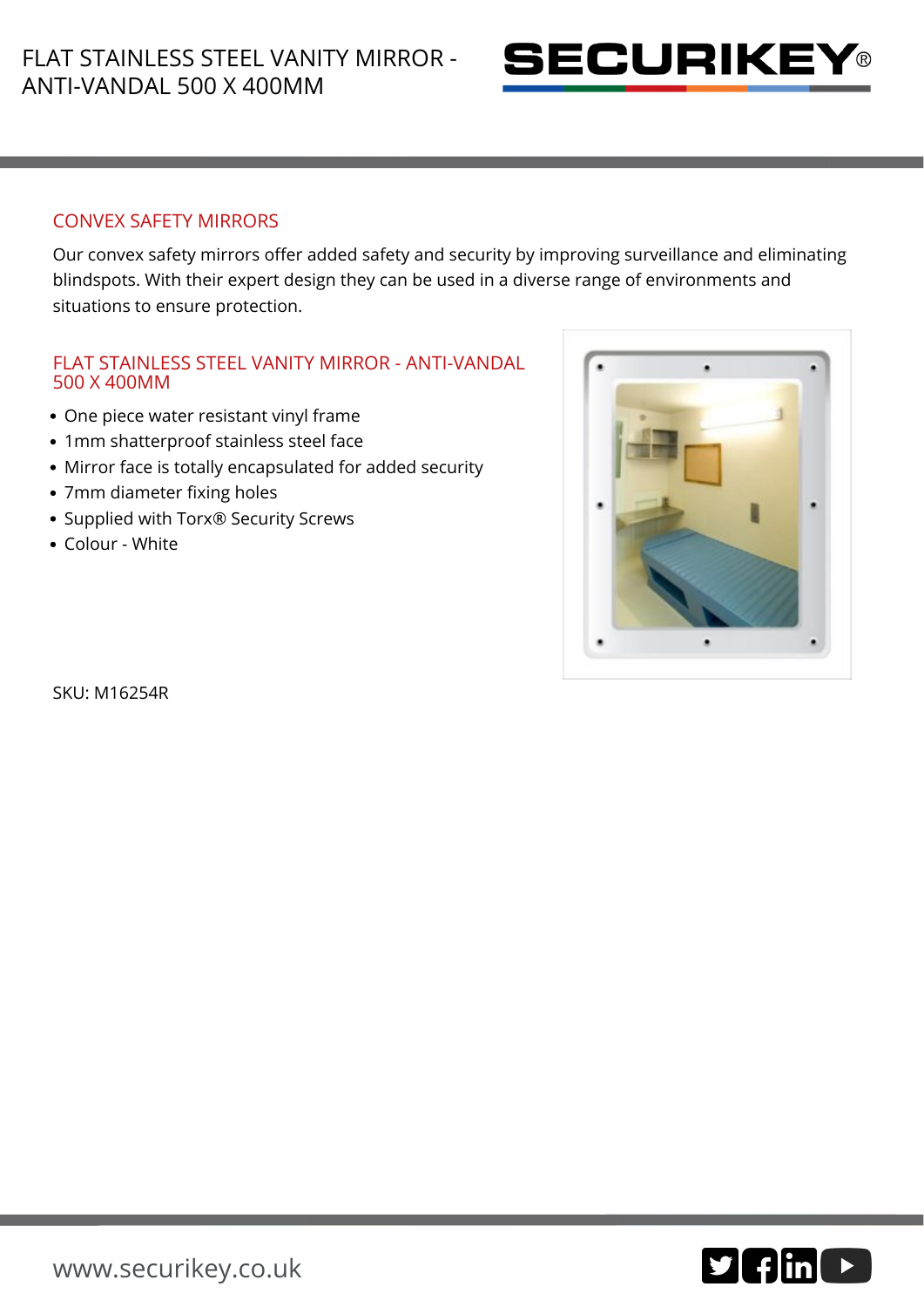

## ADDITIONAL INFORMATION

| Weight                  | 3.10 kg                       |
|-------------------------|-------------------------------|
| <b>Dimensions</b>       | 500 (H) x 400 (W) x 20 (D) mm |
| <b>Viewing Distance</b> | 2 metres                      |

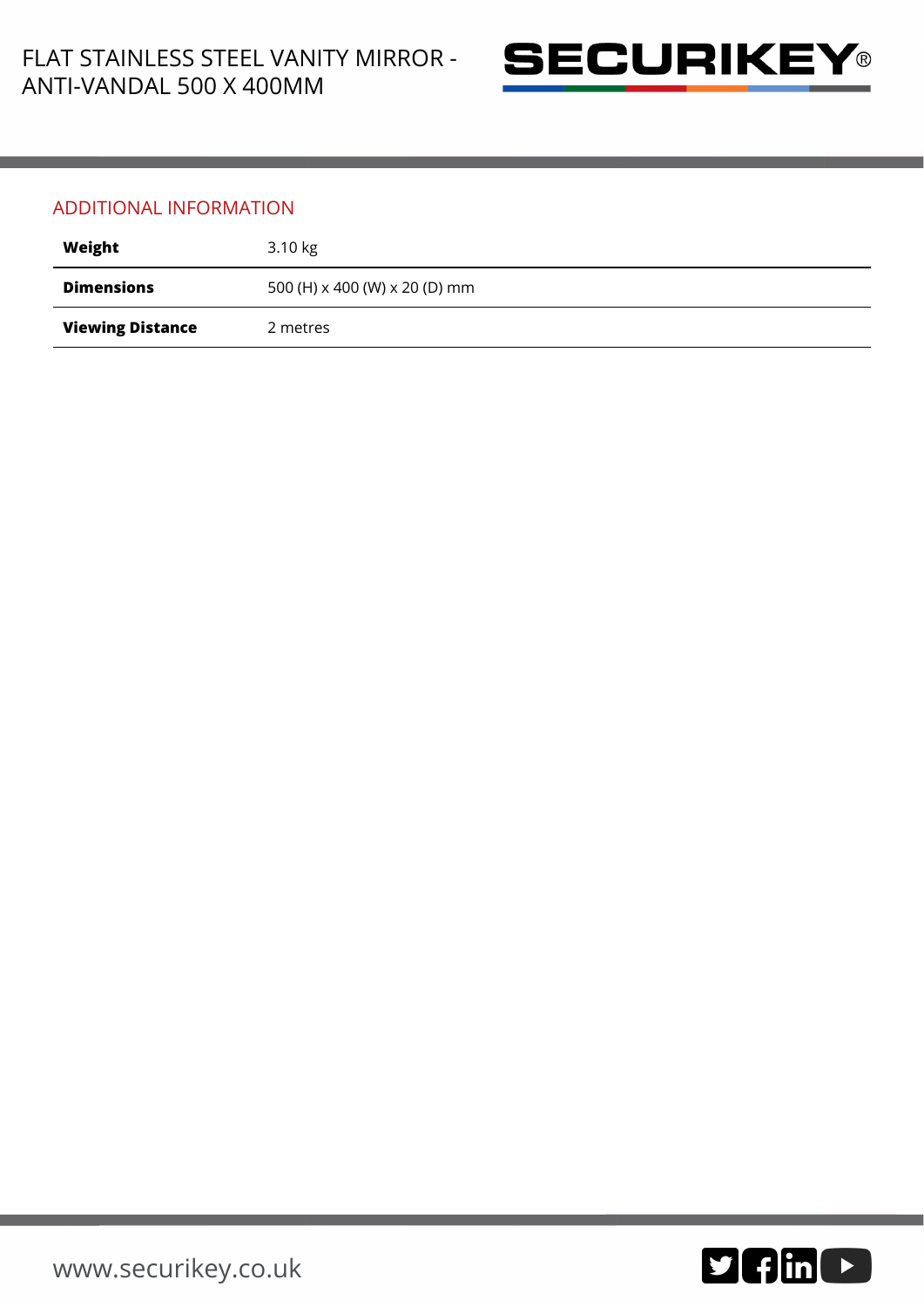

## FLAT STAINLESS STEEL VANITY MIRROR - ANTI-VANDAL 500 X 400MM IMAGES





Stainless Steel Anti-Vandal Vanity Mirror **Vanity Mirror Fixing Hole Detail** 



Vanity Mirror Fixing Screw